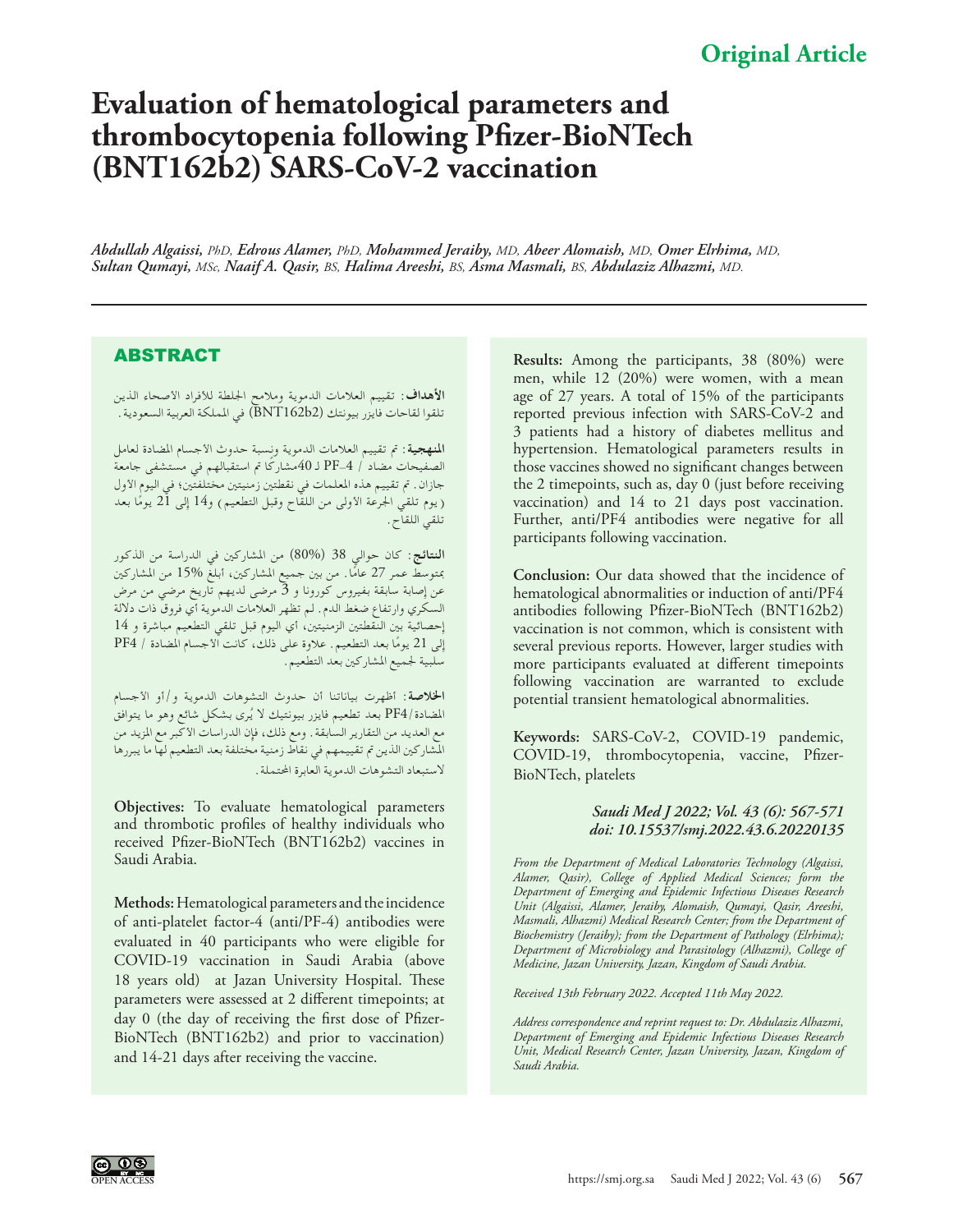Substantial vaccination campaigns have been initiated<br>Sall over the world to combat COVID-19 pandemic. Several vaccines have been recently licensed and are now being used in many countries around the world.<sup>[1](#page-4-0)[,2](#page-4-1)</sup> More than 9 billion doses of COVID-19 vaccines were given globally, with a rate of 39.7 million doses given on a daily basis.[3](#page-4-2) Pfizer-BioNTech (BNT162b2) messenger ribonucleic acid (mRNA) vaccine is considered one of the most widely administered COVID-19 vaccines globally.[4](#page-4-3) Like other approved COVID-19 vaccines, the Pfizer-BioNTech vaccine which is based on the mRNA technology, has shown high safety profile and efficacy in preventing COVID-19.[5](#page-4-4) However, since mid-March of 2021, several cases of unexpected thrombosis which is associated with thrombocytopenia have been reported in people receiving different forms of COVID-19 vaccines, including the Pfizer-BioNTech (BNT162b2) mRNA vaccine.<sup>6,[7](#page-4-6)</sup> Notably, a case of intracranial hemorrhage and eventual death was also identified following Pfizer-BioNTech vaccine.8 Subsequently, 17 events of thrombocytopenic episodes were also documented among more than 20 million mRNA-vaccinated individuals in North America.<sup>[6](#page-4-5)</sup> In general, cases of secondary immune thrombocytopenia (ITP) after receiving other types of COVID-19 vaccines were also reported but in inconsistent scenarios.<sup>9,[10](#page-4-8)</sup> These reports have contributed to increasing the trepidation on receiving COVID-19 vaccines.<sup>12,13</sup> Robust and validated data concerning the potential side effects following COVID-19 vaccines from countries with extensive vaccination programs are needed which can highlight the burden of possible adverse effects. Therefore, the aim of this study was to investigate the prevalence of thrombocytopenia and anti-platelet factor-4 (anti-PF4)/antibodies in individuals who receive mRNA Pfizer-BioNTech vaccines in Saudi Arabia.

**Methods.** A total of 40 study participants were recruited among individuals who were eligible for COVID-19 vaccines at Jazan University hospital (JUH), Jazan, Saudi Arabia between March 22 to June 30, 2021. The recruitment process was based on questioning individuals who visited JUH for vaccination whether they agreed to participate in the

**Disclosure.** This study was funded by the Deanship of Scientific Research, Jazan University, Jazan, Saudi Arabia. Project number: Cov19-56

study or not. Participants who refused to participate or those who had received vaccines other than Pfizer-BioNTech were excluded from the study. Individuals who are under the age of 18 years old were not eligible for COVID vaccines in Saudi Arabia, thus they were excluded in this study. In addition, participants who did not come for second time blood collection were excluded from the study. Blood samples were collected from participants receiving Pfizer–BioNTech on the day of the first vaccine dose and before receiving the vaccine (day 0 sample,  $n=40$ ), and  $14-22$  days after the first vaccine dose. Blood samples were collected into ethylenediaminetetra-acetic acid (EDTA-for hematological studies) and plain tube (to collect sera for anti-PF4 antibodies tests). Clinical data were also reported from all participants during their second visits for the second blood collection. Participants were asked to report all of the following: previous infection with SARS-CoV2, comorbidities such as hypertension, cancer, immune disorders, diabetes, and whether they experienced any of the following side effects: fever, headache, vomiting, fatigue, cutaneous bleeding, malaise, muscle, or joint ache after receiving the vaccines. Samples for hematological studies were processed immediately and serum samples were obtained from plain tubes by centrifugation and maintained at -80° C till the day of analysis. Hematological parameters were assessed using hematology analyzers DxH 500 automated using standard laboratory protocols. The EDTA anticoagulated blood samples were used to prepare slides for peripheral blood smear analysis. Leishman-stained blood smears were independently read by 2 specialized hematologists. Cellular morphologies were examined using light microscopy. Qualitative detection of immunoglobulin G (IgG) antibodies against PF4/polyanion complexes was screened using STic Expert® HIT rapid test (Stago, France), Cat. Nr. 01058, according to the manufacturer's instructions, and results were displayed as either positive or negative. Samples with abnormal results were subjected to further evaluation by a certified hematologists using light microscopy. GraphPad Prism 9 was used to make figures for platelet counts and other hematological parameters.

Ethical approval for this study was obtained from the ethical approval committee at Jazan University (reference number; REC42/1/087, date 22 March 2021). Written consents were obtain from all participants prior to participation in the study.

*Statistical analysis.* Descriptive statistics were reported for the collected data. Both t-test and Chi-square tests were done for univariate statistical analysis. The data were statistically analyzed using SPSS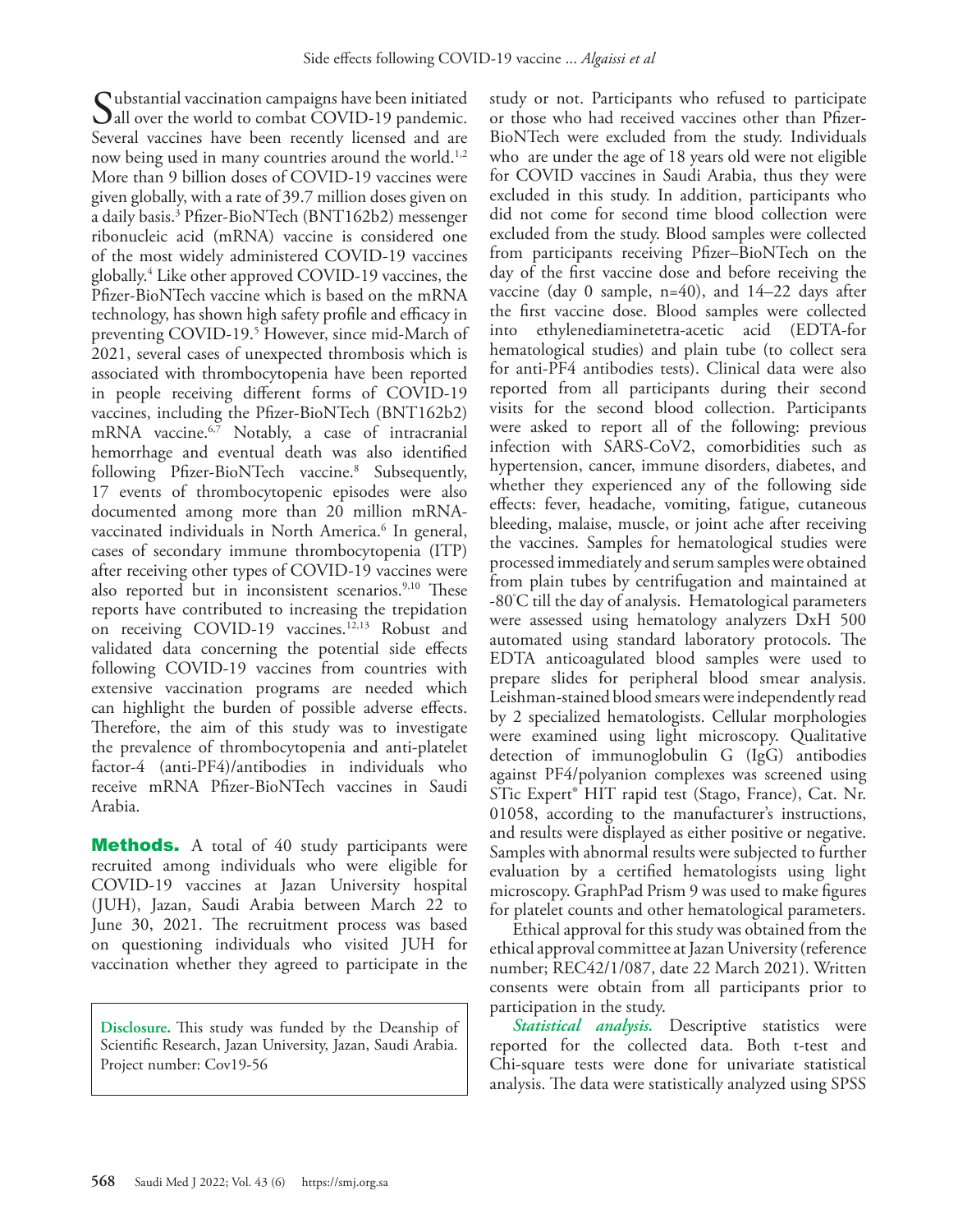version 23 (IBM Corp, Armonk, NY, USA) with a significance level of *p*≤0.05.

**Results.** A total of 40 participants were recruited to this study of whom 80% were male. The participants' ages range from 18 to 58 years, with a mean age of 27 years. Approximately 15% of the study participants had been previously infected with SARS-CoV-2 and only 3 participants reported to have comorbidities (2 participants with diabetes mellitus type 2 and hypertension). These data are summarized in **Table 1**. Then we assessed the side effects which in our study's participants following the first dose of Pfizer-BioNTech vaccination (**Table 2**). Almost one-third of the participants reported pain at the site of injection, while 13% of the participants reported muscle and joint pain, and only 10% experienced fever after the vaccine injection. Approximately 8% of our participants experienced fatigue while only 5% of the study participants headache post vaccination. Only one participant reported having bruises after vaccination. Of note, no patients in our cohort reported bleeding of gums or skin or any other signs deemed important for thrombocytopenia evaluation. Platelets count was analyzed for all participants; just before vaccine injection (day 0) as well as at days 14 to 22 post vaccination. Platelets count showed no significant difference in pre-

| Table 1 - Demographics of the study |  |  |
|-------------------------------------|--|--|
| participants $(N=40)$ .             |  |  |

| Variable            | $n \ (%)$   |
|---------------------|-------------|
| Age (median), year* | $27(20-58)$ |
| Male.               | 32(80.0)    |
| Infected before     | 6(15.0)     |
| Comorbidities       | 3(7.5)      |
| *range              |             |

Table 2 - Side effects after vaccination (N=40).

| Side effect                                     | n(%)     |  |  |
|-------------------------------------------------|----------|--|--|
| Pain                                            | 14(35.0) |  |  |
| Fever                                           | 4(10.0)  |  |  |
| Headache                                        | 2(5.0)   |  |  |
| Vomiting                                        | 1(2.5)   |  |  |
| Fatigue                                         | 3(7.5)   |  |  |
| Cutaneous bleeding                              | 0(0)     |  |  |
| Muscle/joint pain                               | 5(12.5)  |  |  |
| <b>Bruises</b>                                  | 1(2.5)   |  |  |
| Bleeding gums                                   | 0(0)     |  |  |
| Malaise                                         | 0(0)     |  |  |
| Percentage of participants who report the       |          |  |  |
| different side effects after receiving one dose |          |  |  |
| of Pfizer-BioNTech (BNT162b2) COVID-19          |          |  |  |
| vaccine                                         |          |  |  |

and post- vaccination analysis (**Figure 1**). The incidence of anti/PF4 antibodies was also measured for all the study participants using STic Expert® HIT rapid test (Stago, France). All the samples were negative for anti/ PF4 antibodies when assessed at 14-21 days following BNT162b2 vaccination. Additional hematological evaluation was also performed for all samples (preand post-vaccination) using blood films and complete



Figure 1 - Pfizer-BioNTech vaccine did not affect platelet counts. **A**) Platelets were quantified at day 0 (pre vaccine) and 14-22 days post-vaccination. **B**) Platelets count for study participants at 14-22 days following vaccination. Dashed lines represent upper and lower range values. NS: non-significant, *p*>0.5. Paired T test was used for the comparison. GraphPad software version 8.1 was used for the statical analysis.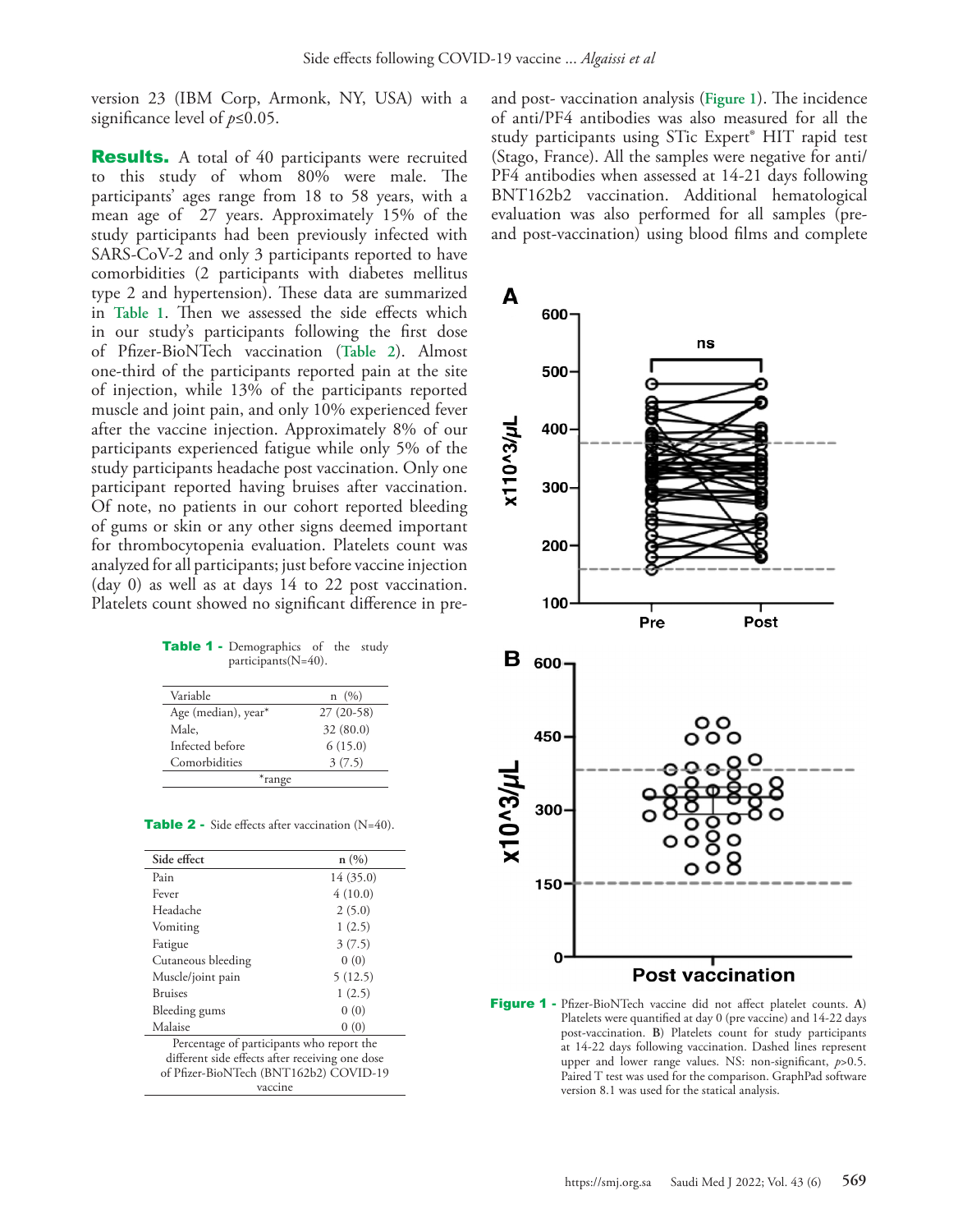blood count (CBC) and neither morphological changes nor alarming values were identified in all the study participants.

**Discussion.** Recently, several reports of unexpected thrombotic events and thrombocytopenia were reported following the administration of different forms of COVID-19 vaccines.[6](#page-4-5)[,7](#page-4-6) Few cases of thrombotic events were also reported in individuals who received Pfizer-BioNTech SARS-CoV-2 vaccines.[6](#page-4-5),[7](#page-4-6) Similar cases were also reported previously in children following the introduction of MMR vaccines.<sup>11</sup> Although such events are rare, perceived risk of these side effects may lead to vaccine hesitancy in the general population.<sup>13</sup> Consequently, this may contribute to delaying the reach of herd immunity which is the utmost requirement to relieve the ongoing pandemic. Here, we aimed to investigate the potential effects of Pfizer-BioNTech vaccination on different hematological parameters, including thrombocytes in addition to screening for subclinical existence of pathological anti-PF4/ polyanion antibodies, a major finding of vaccineinduced thrombocytopenia.<sup>14</sup> To test this, we recruited a total of 40 participants, aging above 18 years old (**Table 1**). Blood samples were collected pre-vaccination and 14-21 days following receiving the vaccine. The study participants were questioned to report any postvaccination side effects including several definitive symptoms which may indicate thrombocytopenia such as severe headache, unusual neurological symptoms, severe abdominal pain, shortness of breath, leg swelling, petechiae and new or easy bruising.15 Most of our study participants reported side effects that were similar to the expected side effects reported in previously published studies (**Table 2**). 16 However, only one participant reported an indicative symptom, bruises. We further assessed platelets counts in all participants and we showed that the platelet counts were not significantly different post-vaccination compared to the baseline/ pre-vaccine levels in all participants including the participant with the bruises (**Figure 1A**). Platelet counts at day 14-22 post-vaccines fall within the normal range for the majority of the participants, except for a few cases which showed borderline thrombocytosis (**Figure 1B**). Our chosen time window for the second samples post-vaccination (14-22 days) was based on the fact that previously reported cases of thrombocytopenia were identified at this timeframe.<sup>[6](#page-4-5)</sup> Furthermore, detection of anti-PF4/ polyanion IgG response is more appropriate at these timepoints as these antibodies tend to disappear within 50-85 days.<sup>17</sup> Make sure that they appear consecutively in Hence, we further screened our

participants for the existence of subclinical anti-PF4 IgG antibodies using a rapid test and we did not observe positive results in all of the study participants following vaccination (data not shown). These data are consistent with several published reports where very low prevalence of both thrombocytopenia and antibodies to PF4/polyanion-complexes after vaccination were identified. For example, In Norway, a study carried out by Sørvoll et al<sup>18</sup> on 492 healthcare workers following the administration of single doses of AstraZeneca (AZD1222) vaccine showed that only 6 of the study participants had positive anti-PF4/polyanion antibodies with normal platelets counts reported in all participants. Further, Thiele et al<sup>19</sup> assessed the rate of anti-PF4/ polyanion antibodies in 281 healthy individuals following vaccination with either Pfizer-BioNTech or AstraZeneca vaccines. The study reported the incidence of PF4/polyanion antibodies in 8% of individuals following AstraZeneca vaccine, however, only 5% of Pfizer-BioNTech vaccinees were positive for the PF4/ polyanion antibodies.19 Of note, the study revealed that the positivity of PF4/polyanion antibodies did not result in platelets activation. This study concluded that there is very minor clinical relevance for the anti/PF4 induced-platelets activation following vaccination with COVID19 vaccines.<sup>19</sup> We further extended our analysis to include other hematological parameters including red blood cells, white blood cells, lymphocytes, monocytes, neutrophils, eosinophils, basophils, hemoglobin, and hematocrits. We did not find significant differences in these parameters post-vaccination compared to the baseline values/pre-vaccines (data not shown). Microscopic examination of cell morphologies was also assessed and similarly, the vaccines did not seem to alter cellular structures and morphologies (data not shown). Microscopic examination of thrombocytes showed normal morphologies, with no megathrombocytes or stress platelets observed (data not shown). It is noteworthy that so far globally there is very few cases reported positive for antiPF4 and thrombotic changes after COVID-19 vaccination. Apparently, these cases are rare and most likely to be related to other immunological conditions rather than COVID-19 vaccines, which were not reported yet to induce platelets activation.<sup>20,21</sup> This study is one of the few studies which evaluated hematological changes and thrombocytopenia following Pfizer-BioNTech SARS-CoV-2 vaccines in Saudi Arabia. However, our study cannot totally exclude the possibility that this vaccine may still induce transient hematological abnormalities as this study has several weaknesses. First, the total number of participants included in our study is low, hence, a future